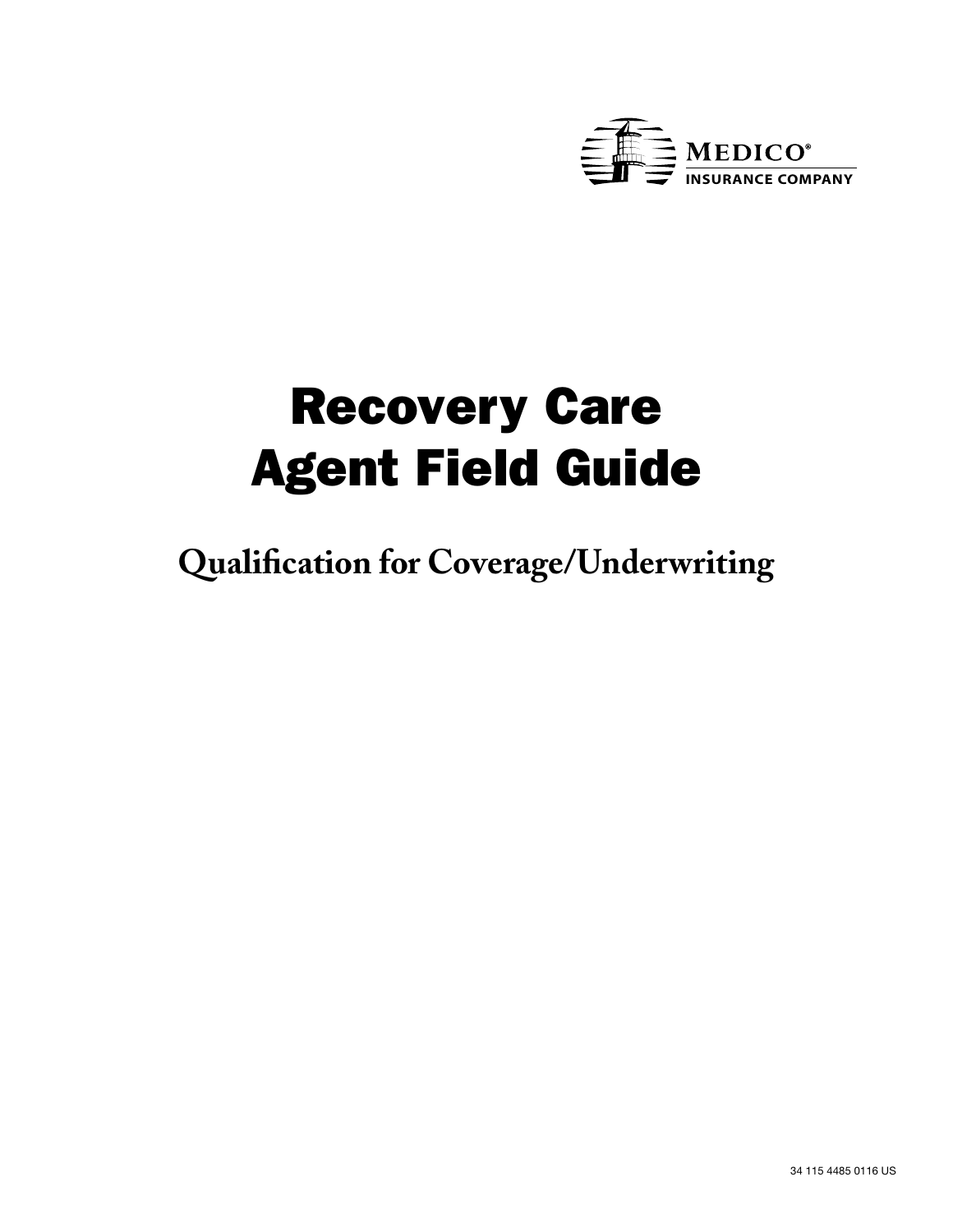# **Table of Contents**

| · Mailing Addresses<br>· Fax Numbers<br>· Phone Numbers                                      | Page 4  |
|----------------------------------------------------------------------------------------------|---------|
| · Recovery Care Platinum Policy<br>· Optional Riders<br>· Pre-Existing Conditions Limitation | Page 5  |
| · Underwriting Requirements<br>· Underwriting Guidelines                                     | Page 6  |
|                                                                                              | Page 7  |
|                                                                                              | Page 7  |
|                                                                                              | Page 7  |
|                                                                                              |         |
|                                                                                              | Page 8  |
| · Bank Draft Option<br>· Credit Card Option                                                  | Page 8  |
|                                                                                              | Page 8  |
|                                                                                              |         |
|                                                                                              |         |
| · Declinable/Possible Declinable Medications                                                 | Page 10 |

• Common Medications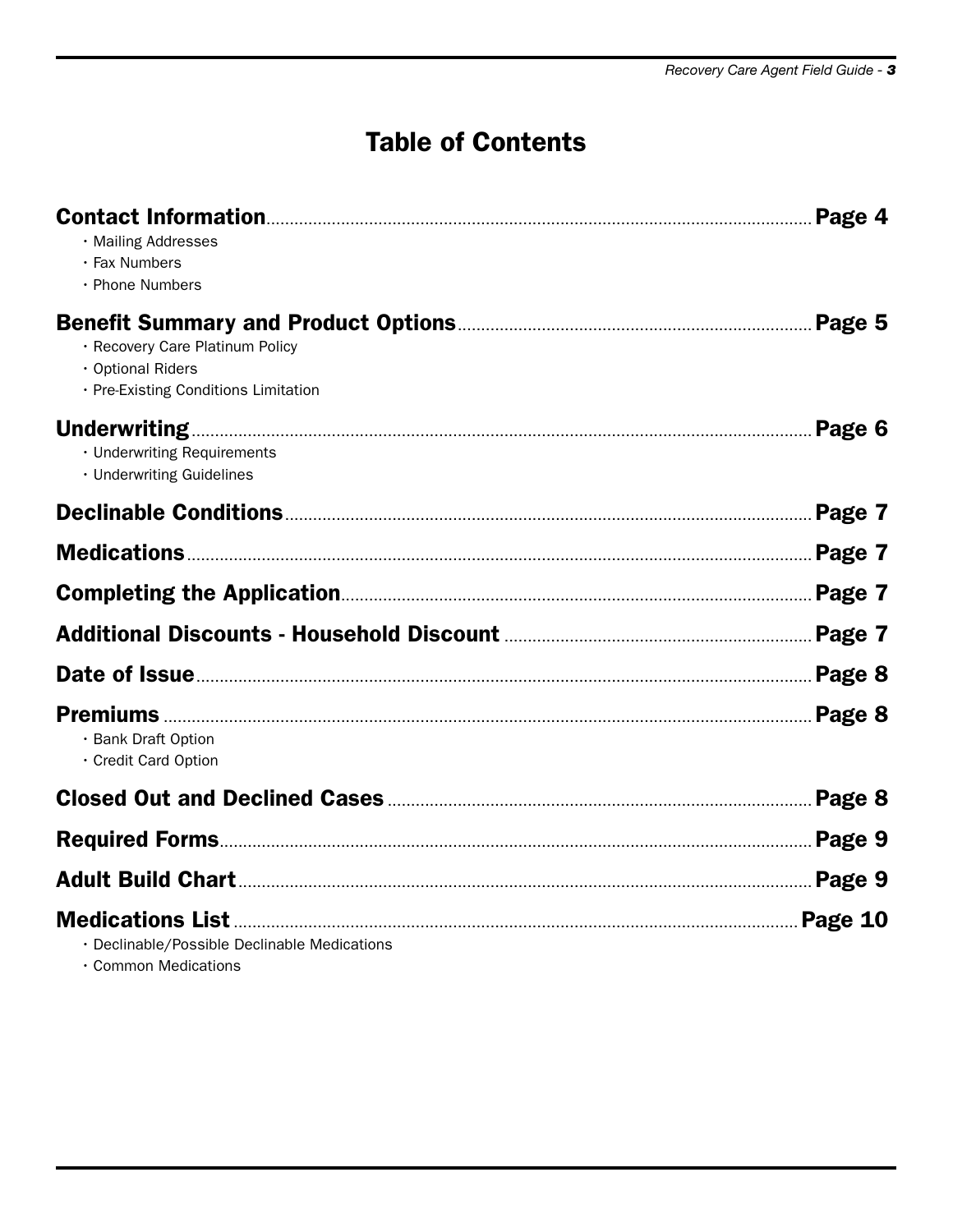# Contact Information

#### **• Mailing Address for New Business**

**Medico Insurance Company** PO Box 10386 Des Moines, IA 50306-0386

#### **• Overnight Address (TO BE USED ON OVERNIGHT MAIL ONLY )**

**Medico Insurance Company**  4255 NW 109th St Urbandale, IA 50322

#### **• Fax Number**

**Medico Insurance Company**  New Business - 888-363-3420

#### **• Phone Numbers**

Sales Support – 800-547-2401 Prescreen - 800-626-2068 extension 4443 or option 2 Commissions - 800-547-2401 extension 4474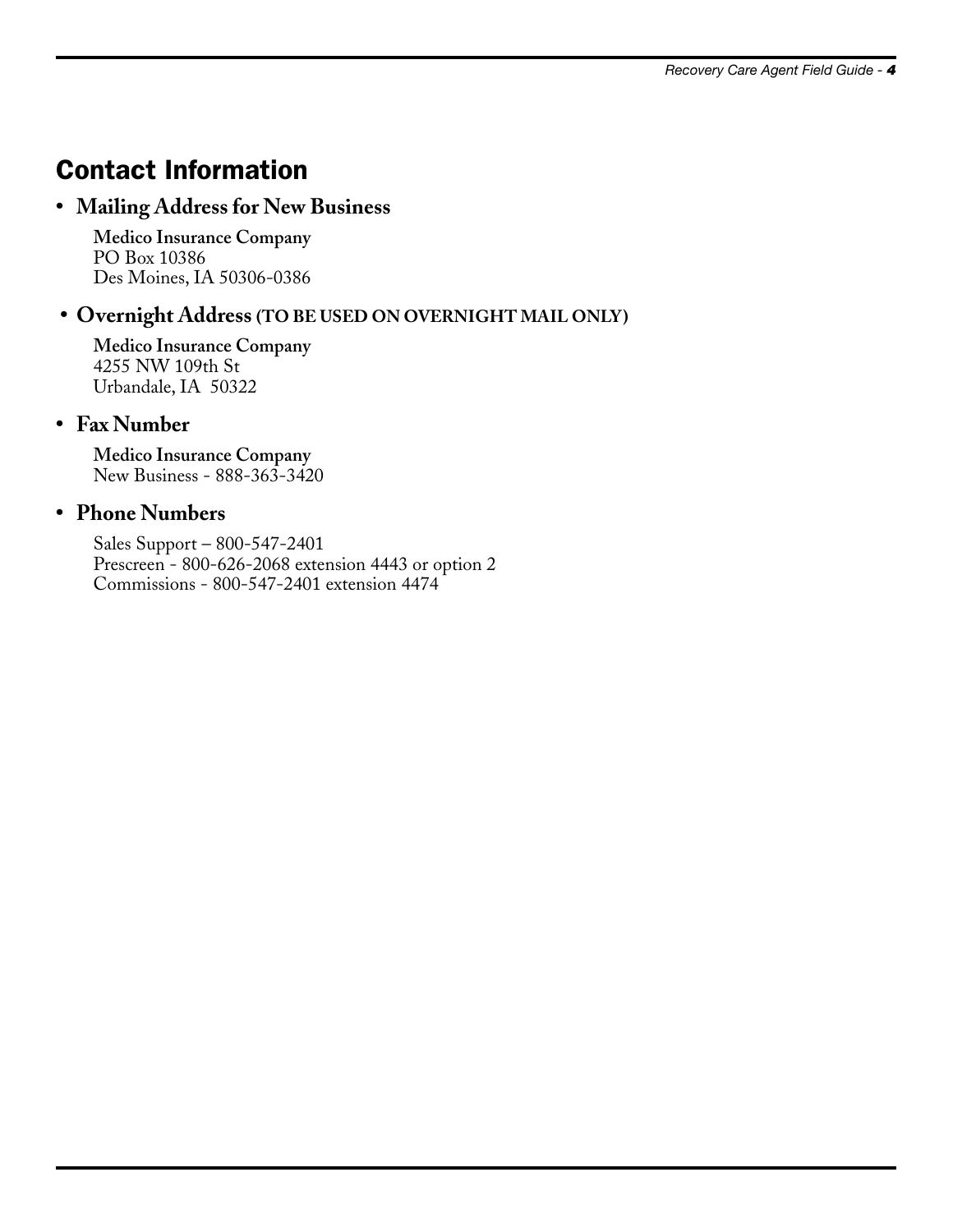# Benefit Summary and Product Options

# Recovery Care Platinum Policy

Provides benefits for Nursing Facility, Assisted Living Facility, Home Health Care, Adult Day Care and Hospice Care.

# **Issue Ages**

Can be issued for ages 18-79. However, marketing materials are aimed at ages 50-79.

### **Elimination Period Options**

0, 15 or 30 days per Benefit Period – Only days in which services are rendered will satisfy the Elimination Period.

### **Daily Benefit Amount Options**

\$100 to \$300 in \$10 increments

Pays actual charge up to the selected Daily Benefit Amount

#### **Lifetime Maximum Benefit Period Options (not a dollar maximum)**

120, 240 or 360 days – Only days in which services are rendered will count toward the Lifetime Maximum Benefit Period.

#### **One Time Restoration of Lifetime Maximum Benefit Period**

If the insured has received benefits under the policy and has used up all or a portion of the Lifetime Maximum Benefit Period, the policy's Lifetime Maximum Benefit Period, including any days used under the Bed Reservation Benefit, will be restored once during the lifetime of the policy if the insured meets the following qualifications:

- 1. The insured must not require or receive services for 180 days in a row for the same cause or causes for which a previous Benefit Period began;
- 2. The insured must not have met the requirements for benefit eligibility under the policy for a period of 180 days in a row; and
- 3. The insured must not have been (a) confined in a Nursing Facility, Assisted Living Care Facility or Hospice Care Facility; (b) received Home Health Care services or Adult Day Care services; or (c) any combination of (a) and (b) for a period of 180 days in a row.

The Lifetime Maximum Benefit Period will be restored only once during the lifetime of the policy; however, in order for the Lifetime Maximum Benefit Period to be restored, the policy must be kept in force by the continued payment of the policy premiums that become due.

### **Benefit Qualifiers**

Insured would qualify for benefits under either one of the following:

- Loss of Functional Capacity Two of Six Activities of Daily Living (ADLs)s:
	- Eating
	- Dressing
	- Toileting
	- Transferring
	- Continence
	- Bathing
- Cognitive Impairment

### **Bed Reservation Benefit**

- Pays up to 21 days per Benefit Period.
- Payable when temporarily confined to a Hospital during a covered confinement in a Nursing Facility, Assisted Living Care Facility or Hospice Care Facility.
- The facility must charge the insured to keep the room available during the absence.
- The insured must have satisfied any Elimination Period. If not the days absent will not apply to the Elimination Period.
- Bed Reservation Days paid will be applied to the Lifetime Maximum Benefit Period.

### **Benefit Period**

- 1. Days of confinement in a Nursing Facility, Assisted Living Facility or Hospice Care Facility;
- 2. Days of Home Health Care services or Adult Day Care services; or
- 3. Any sequence of 1 and 2

Includes days of Covered Care due to the same or related conditions that are not separated by at least 180 days, during which the insured is free of Covered Care.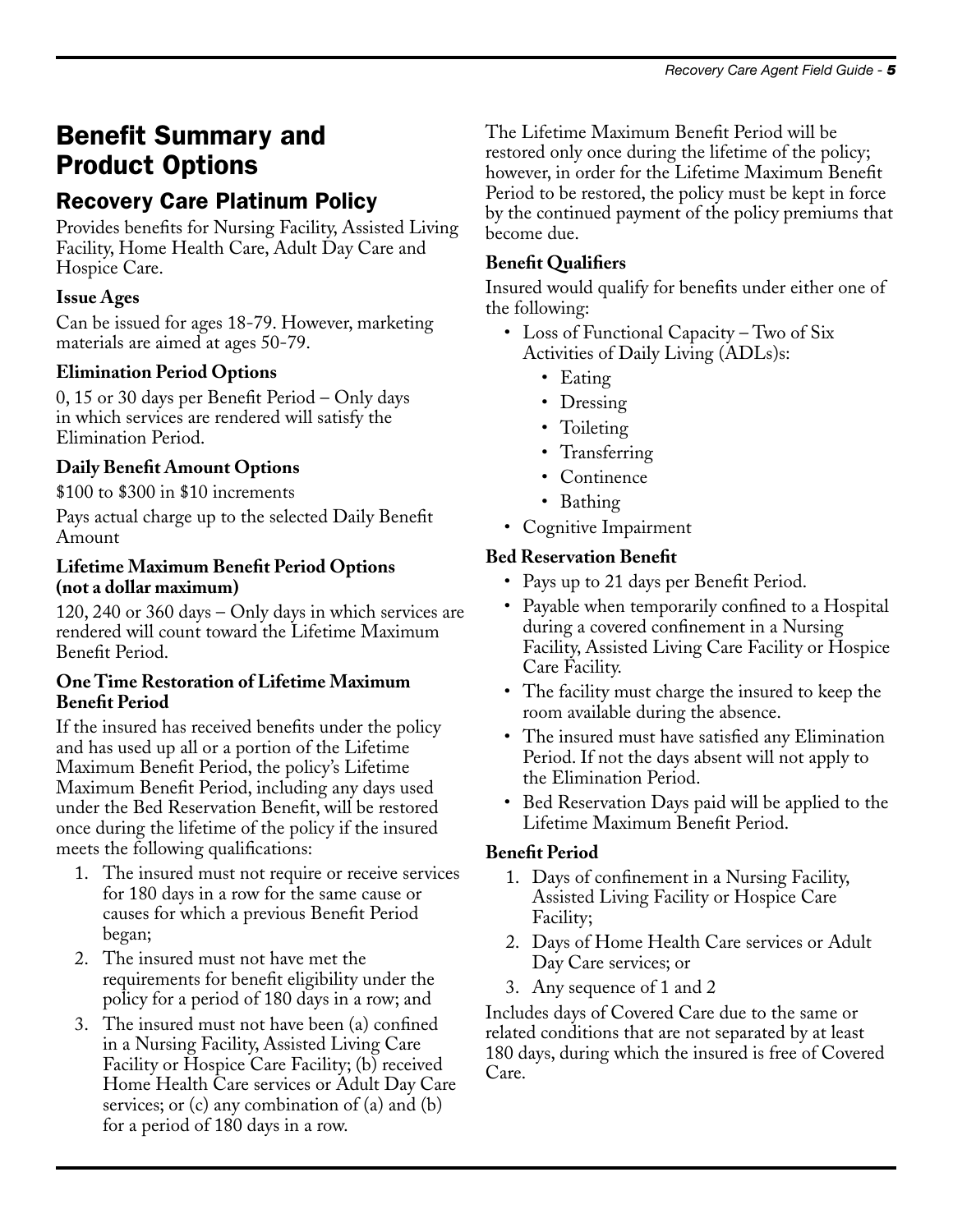# Optional Riders

#### **Survivorship Benefit**

Eligibility, Based on Death of an Insured's Spouse: To be eligible to receive this benefit, the insured must meet all of the conditions listed below:

- The insured's spouse must have a Recovery Care policy of the same form number with the same riders in force with us; and
- The spouse's policy must be applied for at the same time as the insured's and issued with the same policy date;
- The coverage of both the insured and the spouse must remain in continuous force for at least ten years after the policy date; and
- The coverage of both the insured and the spouse must remain in continuous force until the death of the insured's spouse

Benefit: If the above conditions for eligibility are met, no further premium payments are required for the insured after the death of the insured's spouse.

#### **Inflation Protection Rider (simple)**

The rider will automatically increase the Daily Benefit Amount by 5% of the original Daily Benefit Amount, each year, for the life of the policy while this rider is in force. This rider will not increase the Lifetime Maximum Benefit Period.

# Pre-Existing Conditions Limitation

The policies do not cover loss or confinement due to a pre-existing condition during the first 180 days (six months) after the policy date. A pre-existing condition means a condition for which a prudent person would seek medical advice or treatment, or for which medical advice was given or treatment was received from a Licensed Health Care Practitioner within six months before the policy date.

# Underwriting

All applications are subject to medical underwriting. The applicant must answer all medical questions on the application. The following requirements are used by the underwriter to make their decision on the application.

# Underwriting Requirements

#### **Application for Insurance**

The underwriter will first review the answers the

client provided on the application to determine what additional information is needed to make their final decision.

#### **Telephone Interview**

The underwriter will contact the client(s) and obtain additional information concerning their health history and/or clarification of the answers provided on their application. The agent should instruct the applicant to have their medication list available for the interview.

#### **Claim History**

Any claim history the client has with American Enterprise will be reviewed by the underwriter. If clarification is needed the underwriter will contact the client.

#### **Prescription History**

The underwriter will review the applicant's past prescription history. In order to obtain this information, a completed HIPAA Authorization is needed. The applicant's prescription history will be compared with the medication listed on the application. Any information obtained will be used to determine eligibility for coverage.

#### **Medical Records**

Medical records are not ordered by the underwriters. If coverage is declined, and the client wants the decision to be reviewed, they may provide medical records at their own expense.

### Underwriting Guidelines

The Underwriting Guidelines were developed with an emphasis on predictability. We want the agent to have a 90-95% idea of the applicant's eligibility for coverage when he leaves their home.

Applicant's with **YES** responses to questions 1-11 in Part B: Medical Information of the application (questions 1-12 in Montana) and/or those whose weight exceeds the maximum according to the Adult Build Table in this guide would not be eligible for coverage.

The Recovery Care Platinum Policy can:

- Be issued in addition to another Short Term Care or Long Term Care policy, as long as the total daily benefit from all policies does not exceed \$300. **Please Note: Only one of the Short Term policies issued can be a Medico policy.**
- Be issued as a replacement from another Short Term Care policy as long as the underwriter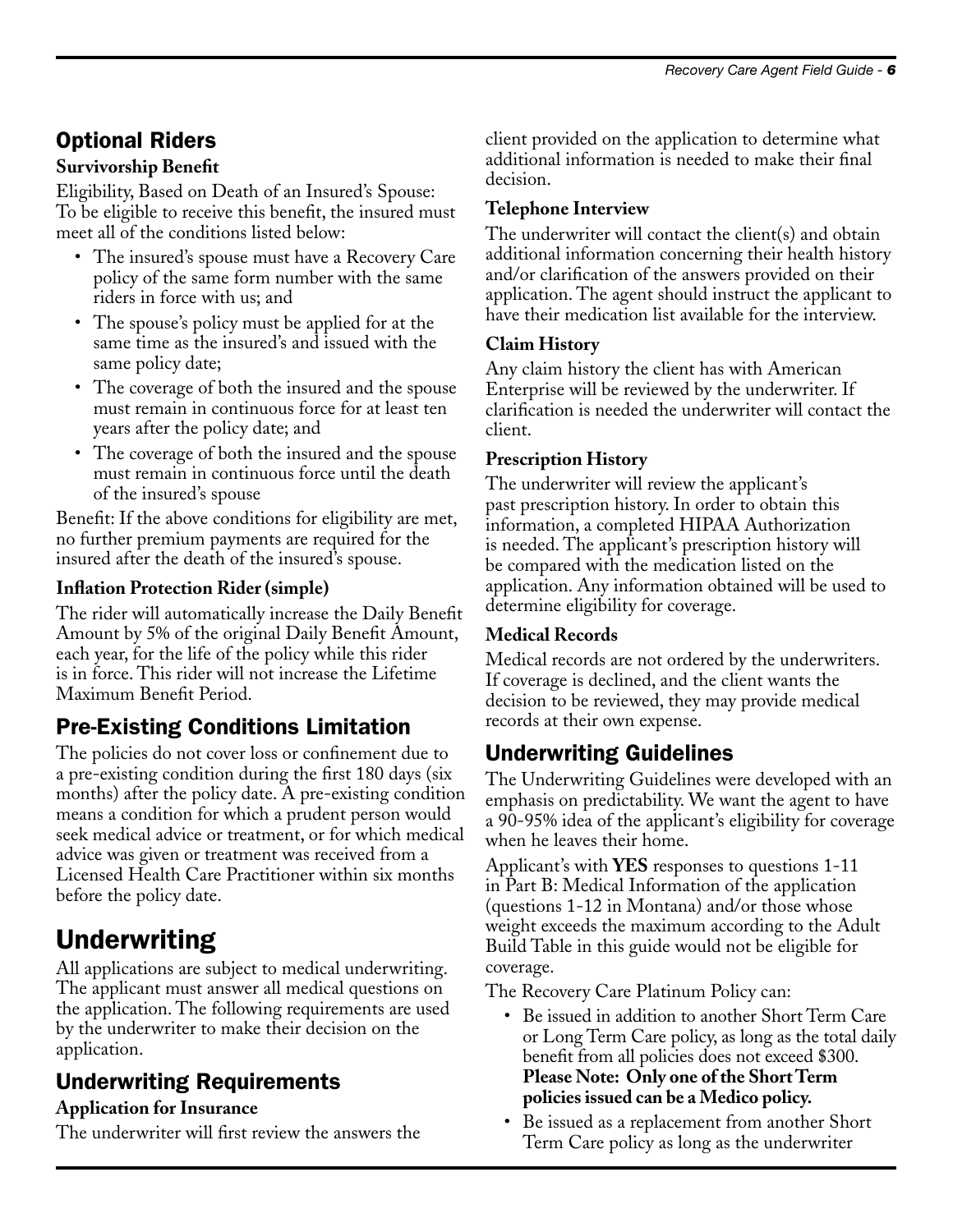determines the replacement is suitable for the applicant.

The Recovery Care Platinum Policy **cannot** be issued as a replacement for a Long Term Care policy.

# Declinable Conditions

Below are conditions for which coverage would be declined.

#### **Note: Answering NO to all of the medical questions on the application does not guarantee acceptance. The underwriter reviews the applicant's entire medical history when making their decision.**

- Treated for or advised to have a bone marrow or organ transplant
- Diagnosed or treated for AIDS or HIV
- Treated for or diagnosed as having internal cancer, melanoma, leukemia, Hodgkin's disease or lymphoma
- Treated for or diagnosed as having congestive heart failure (CHF) or peripheral vascular disease
- Alzheimer's disease, Organic Brain Syndrome, senile dementia, memory loss
- Treated for or diagnosed as having Amyotrophic Lateral Sclerosis (ALS), multiple sclerosis, Huntington's chorea, motor neuron disease, Parkinson's disease
- Cirrhosis of the liver, chronic renal failure, kidney failure or have had dialysis
- Diagnosed as having Hepatitis C, lupus or Crohn's disease
- Requiring assistance for dressing, bathing, toileting, walking, eating, maintaining continence, managing finances or medications or is bedridden
- Diagnosed with bipolar or schizophrenia
- Diagnosed with myasthenia gravis
- Diagnosed as having an aneurysm
- Treated for or diagnosed with alcohol or drug abuse
- History of stroke, transient ischemic attack (TIA), heart surgery (including angioplasty or bypass), or stent placement of any vessel
- Treated for fractures due to osteoporosis
- Diabetes requiring injections (insulin or non-insulin); requiring three or more diabetes medications; in combination with heart conditions (to include but not limited to history

of heart attack, bypass surgery, angioplasty, stents) - excluding high blood pressure; in combination with circulatory conditions (to include but not limited to stroke, TIA); with kidney disease, neuropathy or retinopathy

- Amputation of a limb due to disease
- Been confined (or recommended confinement) to a rehabilitation facility, nursing facility or assisted living facility
- Receiving home health care services
- Requires assistance of a brace, walker, wheelchair, crutches, stair or chair lift, motorized cart, hospital bed or oxygen

### Medications

At the end of this guide you will find our medication chart. The chart identifies declinable, possible declinable and commonly used medications.

# Completing the Application

If both applicant and spouse are applying for coverage a separate application will need to be completed for each of them. Please be certain you complete the correct state version of the application for the state written since state versions do exist. The application and initial premium check should be mailed or faxed within 24 hours of the application date.

#### **When completing the application**

- All questions should be asked of and answered by the applicant
- All answers must be legibly written or printed in ink
- Each applicant must sign his or her own name
- Provide each applicant's full first name and middle initial, rather than initials only. If an applicant has an initial for a first name, please note this on the application. Correct spelling of names is essential.
- Provide each applicant's social security number
- Provide an accurate mailing address for the applicant
- Provide the applicant's telephone number for the telephone interview

### Additional Discounts – Household Discount

Household discount may be available in some states.

A discount is available when two or more people from the same household apply at the same time for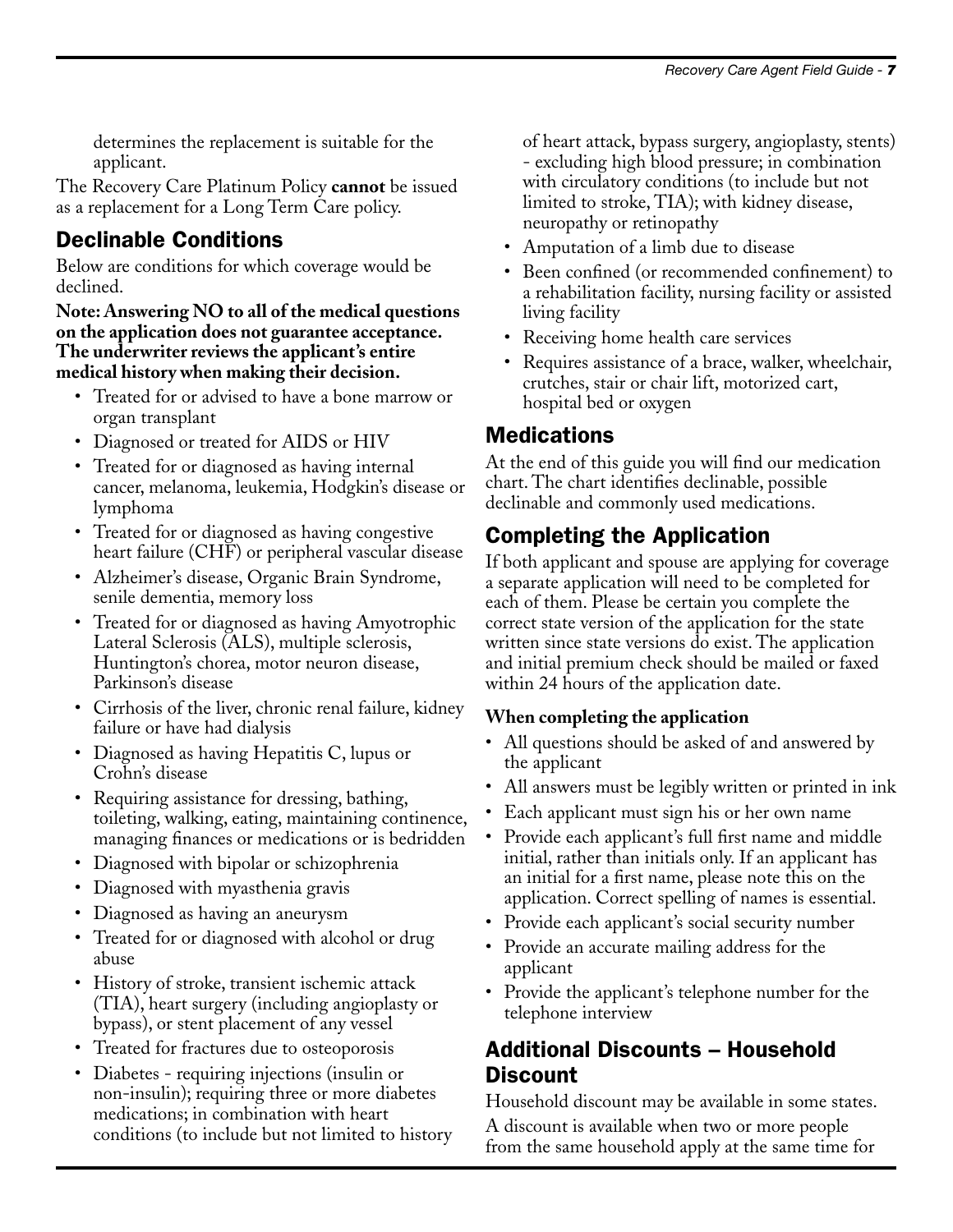the Recovery Care Policy and at least two policies are issued.

If eligible, on the application under Household Discount, list the name(s) of the other person or persons in your household who is/are applying for this policy.

# Date of Issue

Unless a specific issue date is requested, coverage is issued to coincide with the date the application is approved by the underwriter. Coverage will be issued effective any day of the month except the 29th, 30th or 31st, for administrative purposes.

A specific issue date may be requested up to 120 days from the written date. The requested issue date should be at least 30 days after the written date to allow sufficient time to underwrite the case.

#### **An effective date of 6 months in advance (3 months for Wisconsin) is allowed if written in conjunction with a Medicare Supplement Open Enrollment and they are wanting both policies to start at the same time.**

If replacing coverage, the applicant should be told **NOT** to drop their present coverage until our coverage is issued and delivered to them.

# Premiums

With regards to premium payment:

- The Company only allows for premium payments to be made by the insured, policy owner or an immediate family member. The Company does not allow premiums to be paid by employers or other third parties (ie: foundations, associations, etc.).
- All premium checks should be made payable to the Company.
- The Company will not accept an agent's check, agency's check or post-dated check.
- Payment modes vary by state and product. Please refer to the application for bank draft and direct bill options available to the applicant.
- If paying by a direct bill method the applicant must submit the premium with the application.

#### **Bank Draft Option**

Draft payment method authorizes the company to make withdrawals directly from the policyholder's

bank account. If using the Bank Draft payment method, follow the steps listed below:

- Complete the Bank Authorization Form, which is part of the application folder.
- If separate applications are written for a husband and wife, one Bank Draft Form may be used. Please list the names that are to be deducted from one checking account on the authorization form. It is important to keep the applications together when only one Bank Draft Form is used.
- Draft date will be on the date the policy is effective and that same day of each month going forward. An alternate draft date may be chosen but can only be within the range of four days prior or five days after the effective date.

#### **Note: Draft dates cannot be on the 29th, 30th or 31st of the month.**

The applicant should be asked to continue paying renewal premiums on existing coverage until notification is received that the coverage has been approved.

### **Credit Card Option (not available in all states)**

VISA or MasterCard are acceptable for payment of premium. When credit card mode is chosen, the credit card is not charged until the application is issued.

If your client chooses to use their credit card for premium, the following must be indicated on their credit card authorization form:

- Credit card type
- Credit card account number
- Credit card expiration date
- Authorized signature
- Date authorization completed

# Closed Out and Declined Cases

Closed Out – An application is closed out when underwriting information or required forms cannot be obtained.

Declined – An application is declined when the client does not medically meet the underwriting requirements.

**Note: All premium refunds are made directly to the applicant or payor (if different).**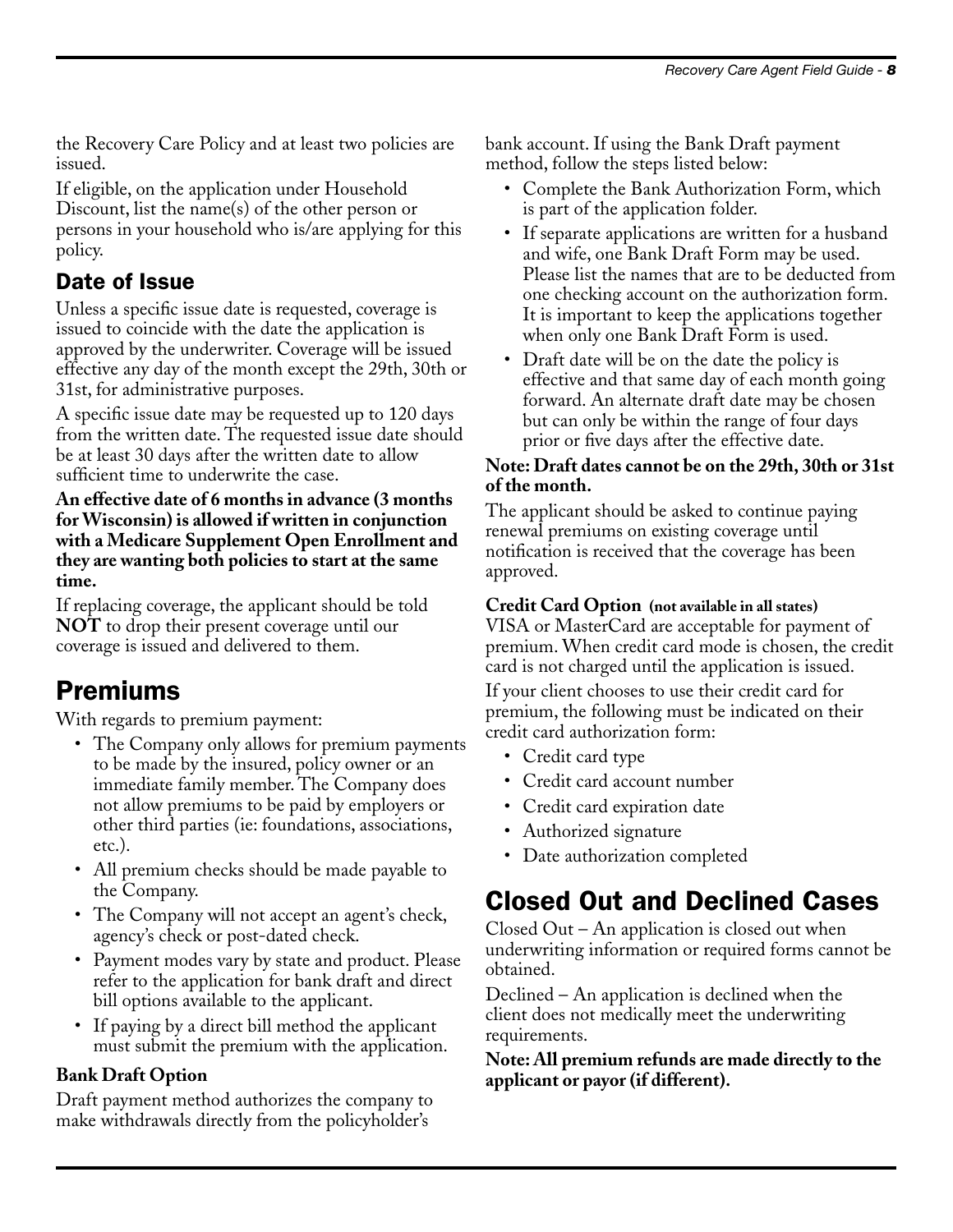# Required Forms

Each sales kit includes all forms needed for each state. Failure to complete the necessary forms will result in delays and possible lost business and lost commissions. To expedite the underwriting process at the Home Office, it is essential that all state required forms be completed and submitted.

# Adult Build Table

The Adult Build Table is designed to assist you in determining if an applicant is eligible for coverage. Individuals whose weight is below the minimum or greater than the maximum limit for their height will not qualify for coverage.

| <b>Height</b> | <b>Minimum</b><br>Weight in<br><b>Pounds</b> | <b>Maximum</b><br>Weight in<br><b>Pounds</b> |
|---------------|----------------------------------------------|----------------------------------------------|
| 4'2"          | 58                                           | 186                                          |
| 4'3"          | 61                                           | 190                                          |
| 4'4"          | 64                                           | 194                                          |
| 4'5''         | 67                                           | 198                                          |
| 4'6"          | 70                                           | 202                                          |
| 4'7''         | 73                                           | 206                                          |
| 4'8"          | 76                                           | 210                                          |
| 4'9"          | 79                                           | 214                                          |
| 4'10"         | 82                                           | 218                                          |
| 4'11"         | 85                                           | 222                                          |
| 5'            | 88                                           | 226                                          |
| 5'1"          | 91                                           | 230                                          |
| 5'2"          | 94                                           | 234                                          |
| 5'3''         | 97                                           | 239                                          |
| 5'4"          | 100                                          | 244                                          |
| 5'5''         | 103                                          | 249                                          |
| 5'6''         | 106                                          | 254                                          |
| 5'7''         | 109                                          | 259                                          |
| 5'8"          | 112                                          | 264                                          |
| 5'9''         | 115                                          | 269                                          |

# Adult Build Table

| <b>Height</b> | <b>Minimum</b><br>Weight in<br><b>Pounds</b> | <b>Maximum</b><br>Weight in<br><b>Pounds</b> |
|---------------|----------------------------------------------|----------------------------------------------|
| 5'10"         | 118                                          | 274                                          |
| 5'11"         | 122                                          | 279                                          |
| 6'            | 126                                          | 285                                          |
| 6'1"          | 130                                          | 291                                          |
| 6'2''         | 134                                          | 297                                          |
| 6'3''         | 138                                          | 303                                          |
| 6'4"          | 142                                          | 309                                          |
| 6'5''         | 146                                          | 315                                          |
| 6'6''         | 150                                          | 323                                          |
| 6'7''         | 154                                          | 331                                          |
| 6'8"          | 158                                          | 339                                          |
| 6'9''         | 162                                          | 347                                          |
| 6'10"         | 166                                          | 355                                          |
| 6'11"         | 170                                          | 363                                          |
| 7'            | 174                                          | 372                                          |
| 7'1"          | 178                                          | 380                                          |
| 7'2"          | 182                                          | 388                                          |
| 7'3''         | 186                                          | 396                                          |
| 7'4''         | 190                                          | 402                                          |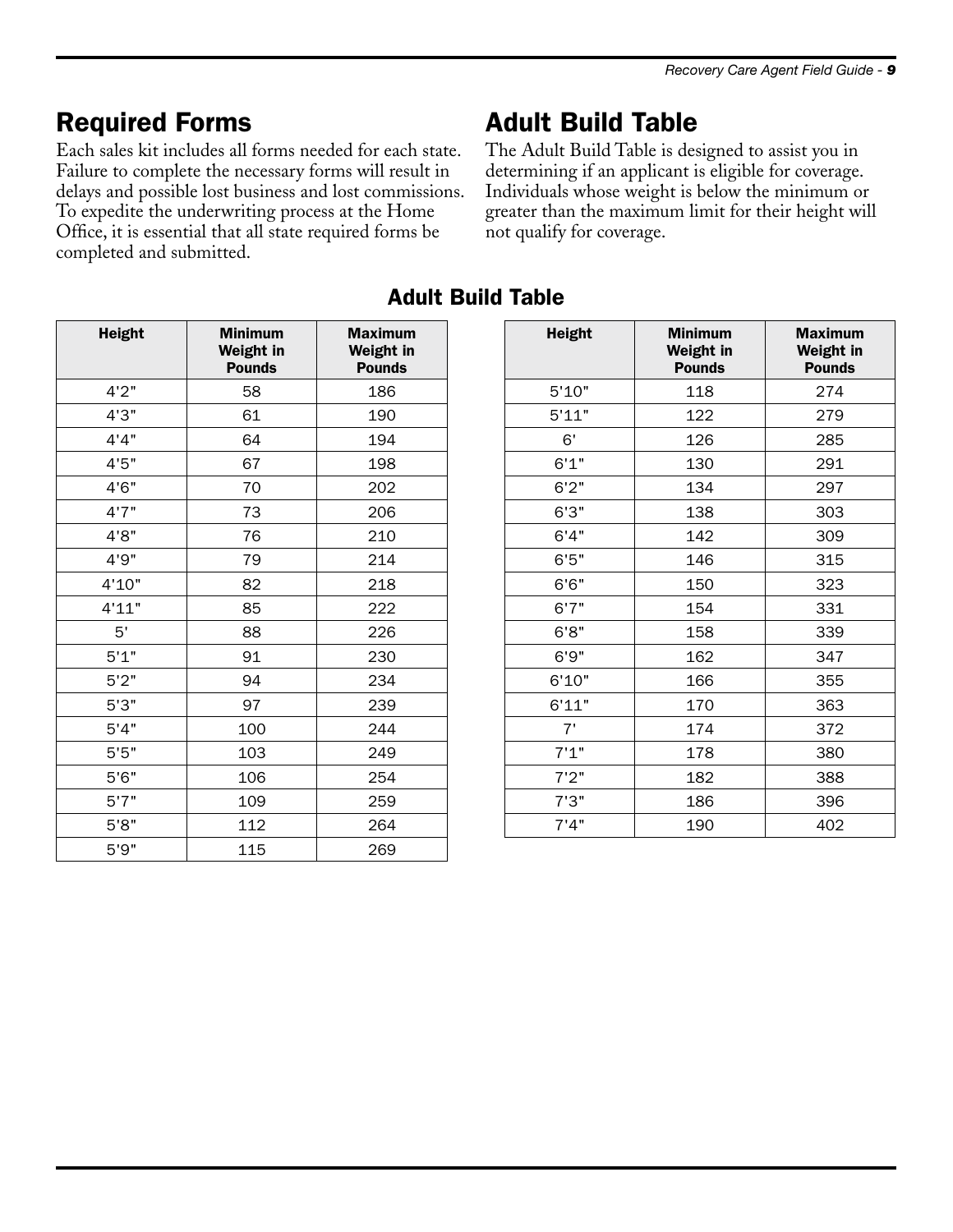# Medications/Therapeutic Use Reference

This prescription/medication chart includes the following: declinable medications, possible declinable medications and common medications. Declinable medications are in *bold/italicized* lettering. If your client is taking one of these medications, they are not eligible for coverage. Under certain medications you will see a condition that has *bold/italicized* lettering. If your client is taking the medication for

| <b>Medication</b>      | <b>Condition</b>                                       |  |
|------------------------|--------------------------------------------------------|--|
| Abilify                | Schizophrenia/Bipolar Disorder                         |  |
| Abatacept              | <b>RA Injectible</b>                                   |  |
| Abiraterone<br>Acetate | <b>Cancer</b>                                          |  |
| Accupril               | <b>High Blood Pressure</b>                             |  |
| Aciphex                | Acid Reflux/Ulcer                                      |  |
| Actemra                | RA (injection)                                         |  |
| Actonel                | Osteoporosis                                           |  |
| Actos                  | Diabetes                                               |  |
| Acyclovir              | <b>Viral Infection</b>                                 |  |
| Advair Diskus          | Asthma                                                 |  |
| Advicor                | Cholesterol                                            |  |
| Aggrenox               | Prevent Blood Clot/Stroke                              |  |
| <b>Albiglutide</b>     | Diabetes (injection/non-insulin)                       |  |
| Albuterol              | Asthma/COPD                                            |  |
| Aldoril                | <b>High Blood Pressure</b>                             |  |
| Alirocumab             | <b>Cholesterol (Injection)</b>                         |  |
| Alkeran                | Cancer                                                 |  |
| Allegra                | Allergies                                              |  |
| Allopurinol            | Gout                                                   |  |
| Alosetron              | <b>IBS-D</b>                                           |  |
| Alphagan               | Glaucoma                                               |  |
| Alprazolam             | Anxiety                                                |  |
| Altace                 | High Blood Pressure/Congestive Heart<br><b>Failure</b> |  |
| Amaryl                 | Diabetes                                               |  |
| Ambien                 | Insomnia                                               |  |
| Amerge                 | <b>Migraine</b>                                        |  |
| <b>Amiodarone</b>      | Ventricular Arrhythmia                                 |  |
| Amitiza                | <b>IBS-C</b>                                           |  |
| Amitriptyline          | Depression                                             |  |
| Amlodipine             | <b>High Blood Pressure</b>                             |  |

the condition that is *bold & italicized* they are not eligible for coverage. The remaining medications are a list of prescription drugs and their common therapeutic use. These prescription drugs are not limited to the treatment of the conditions indicated. This list is by no means complete since it would be impossible to list every medication in an easy reference guide.

| <b>Medication</b>              | <b>Condition</b>                                           |
|--------------------------------|------------------------------------------------------------|
| Anastrozole                    | <b>Breast CA</b>                                           |
| Antabuse                       | <b>Alcoholism</b>                                          |
| <b>Apremilast</b>              | <b>Plaque Psoriasis</b>                                    |
| Apriso                         | <b>Ulcerative Colitis</b>                                  |
| Aranesp                        | Anemia in pts w/Chronic Renal Failure<br>& CA Chemotherapy |
| Arava                          | RA                                                         |
| <b>Aricept</b>                 | <b>Alzheimer's Disease/Memory Loss</b>                     |
| Arimidex                       | <b>Breast CA</b>                                           |
| <b>Aripiprazole</b>            | Schizophrenia/Bipolar                                      |
| Asacol                         | <b>Ulcerative Colitis</b>                                  |
| Atacand                        | Heart Failure/High Blood Pressure                          |
| Atenolol                       | High Blood Pressure                                        |
| Ativan                         | Anxiety                                                    |
| Atorvastatin                   | Cholesterol                                                |
| Atrovent                       | COPD/Asthma                                                |
| <b>Auranofin</b>               | <b>RA</b>                                                  |
| Avalide                        | <b>High Blood Pressure</b>                                 |
| Avandia                        | <b>Diabetes</b>                                            |
| Avapro                         | <b>High Blood Pressure</b>                                 |
| Avastin                        | <b>Cancer</b>                                              |
| Avodart                        | Benign Prostatic Hyperplasia (BPH)                         |
| Avonex                         | MS                                                         |
| Axert                          | Migraine                                                   |
| <b>Azathioprine</b>            | <b>Prevent Kidney Transplant Rejection/RA</b>              |
| <b>AZT</b>                     | <b>HIV/AIDS</b>                                            |
| <b>Azulfidine</b>              | <b>Ulcerative Colitis/RA</b>                               |
| <b>Balsalazide</b><br>Disodium | <b>Ulcerative Colitis/Crohn's</b>                          |
| Beclomethasone                 | Mild/Moderate Asthma                                       |
| Beconase AQ                    | Allergies                                                  |
| Benazepril                     | CHF/Renal Failure/High Blood<br>Pressure                   |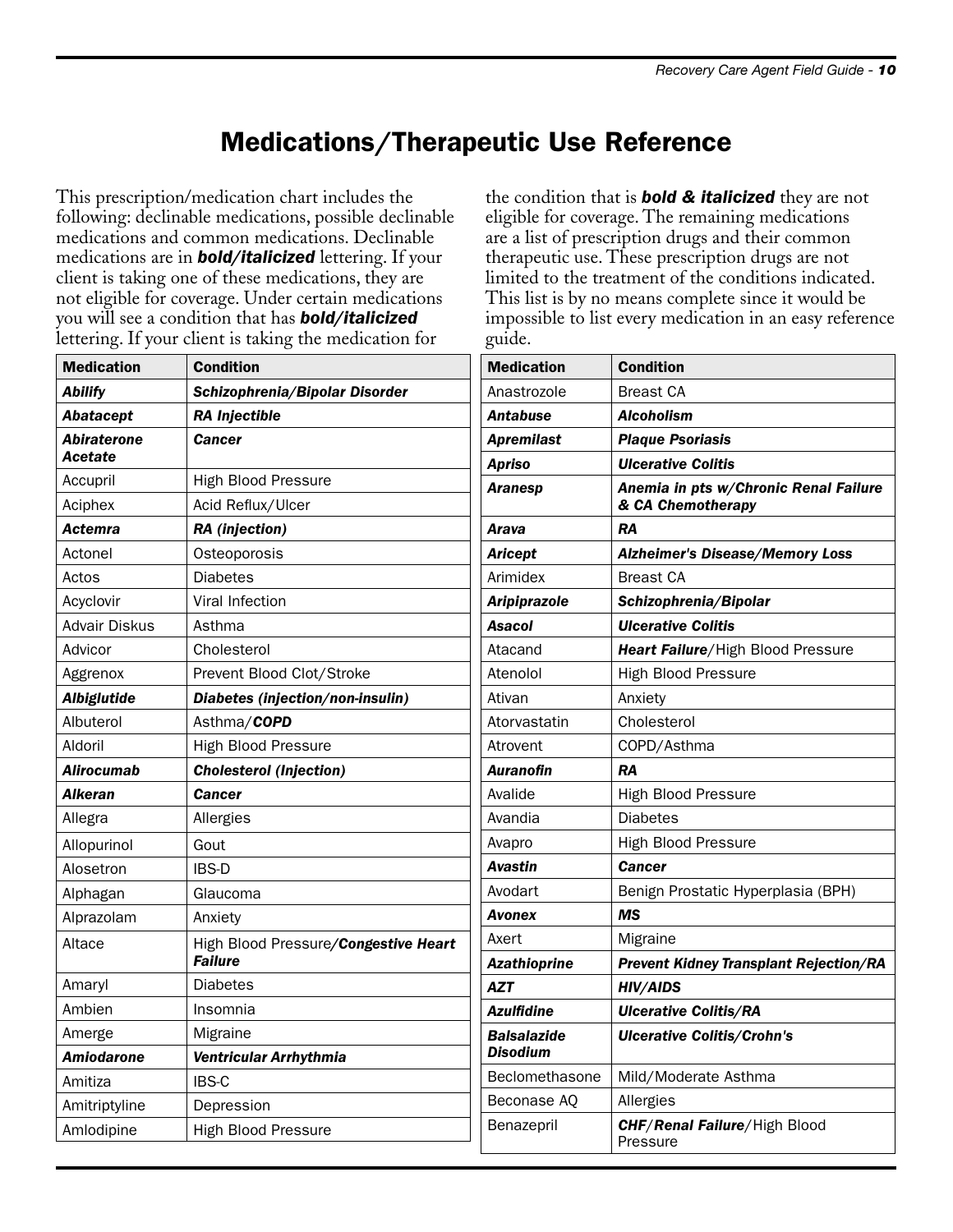| <b>Medication</b>     | <b>Condition</b>                                                        | <b>Medication</b>     | <b>Condition</b>                                           |
|-----------------------|-------------------------------------------------------------------------|-----------------------|------------------------------------------------------------|
| <b>Benztropine</b>    | <b>Parkinson's Disease</b>                                              | <b>Cloazal</b>        | <b>Ulcerative Colitis/Crohn's</b>                          |
| Betamethasone         | Steroidal Anti-Inflammatory                                             | Clonazepam            | Seizures/Panic Disorder                                    |
| <b>Bevacizumab</b>    | Cancer                                                                  | Clopidogrel           | Prevent Blood Clot/Stroke                                  |
| <b>Bextra</b>         | Arthritis/Pain                                                          | Clotrimazole          | Fungal Infection                                           |
| <b>Bicalutamide</b>   | <b>Prostate CA</b>                                                      | <b>Clozapine</b>      | Schizophrenia                                              |
| Bisoprolol            | <b>High Blood Pressure</b>                                              | <b>Clozaril</b>       | <b>Schizophrenia</b>                                       |
| <b>Boniva</b>         | Osteoporosis                                                            | Codeine               | Pain                                                       |
| <b>Breo</b>           | <b>COPD</b> /Asthma                                                     | Cogentin              | <b>Parkinson's Disease</b>                                 |
| <b>Budesonide</b>     | <b>Crohn's Disease</b>                                                  | Cognex                | <b>Alzheimer's Disease</b>                                 |
| (oral)                |                                                                         | Colestid              | Cholesterol                                                |
| <b>Bumex</b>          | Fluid Retention/CHF                                                     | <b>Combivent</b>      | <b>COPD</b>                                                |
| Bupropion             | Depression                                                              | Comtan                | <b>Parkinson's Disease</b>                                 |
| <b>Busulfan</b>       | Leukemia                                                                | Copaxone              | <b>MS</b> (injection)                                      |
| <b>Bydureon</b>       | Diabetes (injection/non-insulin)                                        | <b>Cordarone</b>      | Ventricular Arrhythmia                                     |
| <b>Byetta</b>         | Diabetes (injection/non-insulin)                                        | Coreg                 | <b>CHF/High Blood Pressure</b>                             |
| Caduet                | High Blood Pressure & Cholesterol                                       | Cortisone             | Inflammation/Arthritis                                     |
| Capozide              | <b>High Blood Pressure</b>                                              | <b>Cosentyx</b>       | <b>Plaque Psoriasis (injection)</b>                        |
| Carbidopa             | <b>Parkinson's Disease</b>                                              | Coumadin              | <b>Blood Thinner</b>                                       |
| Cardizem              | Angina/Arrhythmia/High Blood                                            | Cozaar                | <b>High Blood Pressure</b>                                 |
|                       | Pressure                                                                | Crestor               | Cholesterol                                                |
| Cardura               | High Blood Pressure/Urinary Retention<br>assoc w/BPH                    | Cyclobenzaprine       | Muscle Relaxer                                             |
| Carisoprodol          | Muscle Relaxer                                                          | Cyclophospha-<br>mide | <b>Cancer</b>                                              |
| Cartia                | Angina/Arrhythmia/High Blood<br>Pressure                                | Cyclosporine          | Dry Eyes/Organ Transplant Rejection/                       |
| Carvedilol            | <b>CHF/High Blood Pressure</b>                                          |                       | RA/Psoriasis/Nephrotic Syndrome                            |
| <b>Casodex</b>        | <b>Prostate CA</b>                                                      | Cymbalta              | Depression/Fibromyalgia                                    |
| Catapres              | <b>High Blood Pressure</b>                                              | Cytoxan               | <b>Cancer</b>                                              |
| Celebrex              | Inflammation/Pain                                                       | <b>Daclatasvir</b>    | <b>Hepatitis C</b>                                         |
| Celexa                | Depression                                                              | <b>Daklinza</b>       | <b>Hepatitis C</b>                                         |
| <b>CellCept</b>       | <b>Transplant Anti-Rejection/Lupus</b>                                  | Dapagliflozin         | <b>Diabetes</b>                                            |
| Cevimeline            | Dry Mouth - Sjogren's Syndrome                                          | Darbepoetin Alfa      | Anemia in pts w/Chronic Renal Failure<br>& CA Chemotherapy |
| <b>Chlorambucil</b>   | Leukemia                                                                | Darifenacin           | <b>Urinary Disorder</b>                                    |
| Chlordiazepoxide      | Anxiety/Alcoholism                                                      | <b>Darunavir</b>      | <b>HIV</b>                                                 |
| <b>Chlorpromazine</b> | Schizophrenia                                                           | Darvocet              | Severe Pain                                                |
| Ciclosporin           | Dry Eyes/Organ Transplant Rejection/<br>RA/Psoriasis/Nephrotic Syndrome | <b>Delzicol</b>       | <b>Ulcerative Colitis/Crohn's</b>                          |
| <b>Cilostazol</b>     |                                                                         | Depakote              | Seizures                                                   |
|                       | <b>Intermittent Claudication/Peripheral</b><br>Vascular Disease         | Desoximetasone        | <b>Skin Conditions</b>                                     |
| <b>Cinacalcet</b>     | <b>Hyperparathyroidism in Pts with</b>                                  | Detrol LA             | <b>Urinary Disorder</b>                                    |
|                       | <b>Chronic Kidney Disease</b>                                           | Diazepam              | Anxiety/Alcohol Withdrawal/Muscle                          |
| Citalopram            | Depression                                                              |                       | Spasms                                                     |
| Clarinex              | Allergies                                                               | Diclofenac            | Non-Steroidal Anti-Inflammatory                            |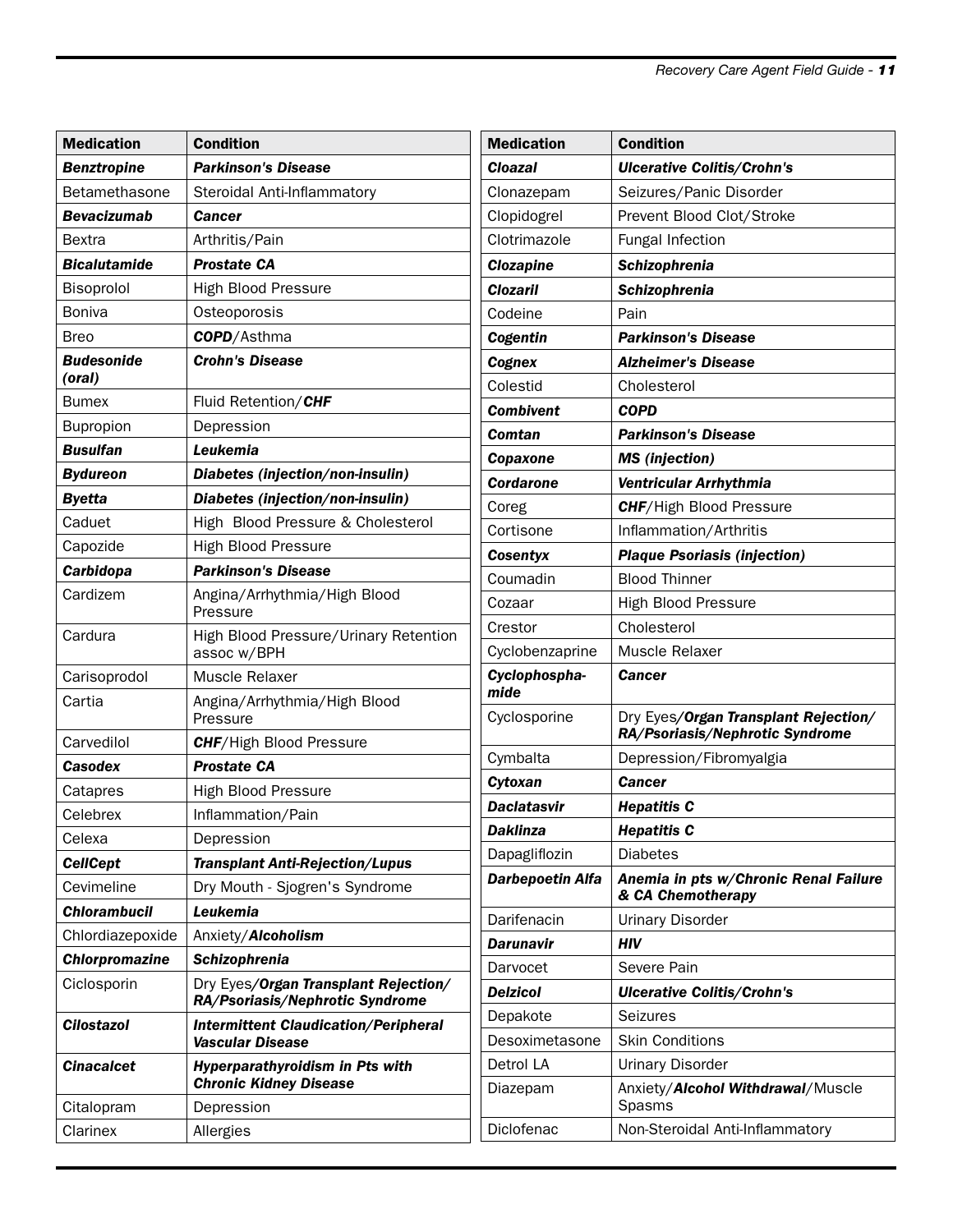| <b>Medication</b>  | <b>Condition</b>                                            | Med          |
|--------------------|-------------------------------------------------------------|--------------|
| Diflucan           | <b>Fungal Infection</b>                                     | Farx         |
| <b>Digitek</b>     | Arrhythmia/Heart Failure                                    | Fem          |
| Digoxin            | Arrhythmia/Heart Failure                                    | Fen          |
| <b>Dilantin</b>    | <b>Seizures</b>                                             | Fent         |
| <b>Dilaudid</b>    | <b>Severe Pain</b>                                          | <b>Fes</b>   |
| Diltiazem          | Angina/Arrhythmia/High Blood Pres-<br>sure                  | Fina<br>Flex |
| Diovan             | Heart Failure/High Blood Pressure                           | Flon         |
| Ditropan XL        | <b>Urinary Disorder</b>                                     | Flon         |
| Diuril             | Fluid Retention/CHF                                         | Flov         |
| Dofetilide         | <b>Atrial Fibrillation</b>                                  | Fluc         |
| <b>Donepezil</b>   | <b>Alzheimer's Disease/Memory Loss</b>                      | Fluo         |
| Doxazosin          | <b>High Blood Pressure/Urinary Retention</b><br>assoc w/BPH | <b>Flup</b>  |
| <b>Dulaglutide</b> | Diabetes (injection/non-insulin)                            | Fluti        |
| Duloxetine         | Depression/Fibromyalgia                                     | Fort         |
| Duragesic          | Severe Pain                                                 | Fosa         |
| Effexor            | Depression/Anxiety                                          | Fosi         |
| Elavil             | Depression                                                  | Frov         |
| Elidel             | Dermatitis                                                  | Furc         |
| <b>Eliquis</b>     | Prevent Blood Clot/Stroke in pts w/A<br>Fib                 | Gab<br>Gala  |
| Eluxadoline        | <b>IBS-D</b>                                                | Gelr         |
| Enablix            | <b>Urinary Disorder</b>                                     | Gen          |
| Enalapril          | <b>CHF/High Blood Pressure</b>                              | Gen          |
| <b>Enbrel</b>      | <b>RA</b> (injection)                                       | Geo          |
| <b>Entacapone</b>  | <b>Parkinson's Disease</b>                                  | <b>Giaz</b>  |
| Entresto           | <b>Chronic Heart Failure</b>                                | Glec         |
| <b>Erlotinib</b>   | Cancer                                                      | Glip         |
| Esidrix            | High Blood Pressure/Fluid Retention                         | Gluc         |
| <b>Estrace</b>     | Menopause                                                   | Gluc         |
| Estradiol          | Menopause                                                   | Gluc         |
| Estratab           | Menopause                                                   | Glyt         |
| <b>Eulexin</b>     | <b>Prostate CA</b>                                          | Hald         |
| Evista             | Osteoporosis                                                | Har          |
| Evolocumab         | <b>Cholesterol (Injection)</b>                              | Hep          |
| Evoxac             | Dry Mouth - Sjogren's Syndrome                              | Hex          |
| <b>Exalgo</b>      | <b>Severe Pain</b>                                          | Hun          |
| <b>Exelon</b>      | <b>Alzheimer's Disease</b>                                  | Hun          |
| <b>Exenatide</b>   | Diabetes (injection/non-insulin)                            | Hun          |
| Extavia            | MS                                                          | <b>Hyd</b>   |

| <b>Medication</b>   | <b>Condition</b>                                    |  |
|---------------------|-----------------------------------------------------|--|
| Farxiga             | <b>Diabetes</b>                                     |  |
| Femara              | <b>Breast CA</b>                                    |  |
| Fenofibrate         | Cholesterol                                         |  |
| Fentanyl            | Severe Pain                                         |  |
| Fesoterodine        | <b>Urinary Disorder</b>                             |  |
| Finasteride         | Benign Prostatic Hyperplasia (BPH)                  |  |
| Flexeril            | <b>Muscle Relaxer</b>                               |  |
| Flomax              | Prostate/Urinary Disorder                           |  |
| Flonase             | Allergies                                           |  |
| Flovent             | Asthma                                              |  |
| Fluconazole         | <b>Fungal Infection</b>                             |  |
| Fluoxetine          | Panic Disorder/Depression                           |  |
| <b>Fluphenazine</b> | Schizophrenia/Psychosis                             |  |
| Fluticasone         | Allergies                                           |  |
| Forteo              | Osteoporosis (injection)                            |  |
| Fosamax             | Osteoporosis                                        |  |
| Fosinopril          | Heart Failure/High Blood Pressure                   |  |
| Frova               | Migraine                                            |  |
| Furosemide          | Edema/High Blood Pressure/CHF                       |  |
| Gabapentin          | Nerve Pain/Neuropathy                               |  |
| Galantamine         | <b>Alzheimer's Disease</b>                          |  |
| Gelnique            | <b>Urinary Disorder</b>                             |  |
| Gemfibrozil         | Cholesterol                                         |  |
| Gengraf             | <b>Prevent Organ Transplant Rejection</b>           |  |
| Geodon              | Schizophrenia/Bipolar                               |  |
| Giazo               | <b>Ulcerative Colitis/Crohn's</b>                   |  |
| Gleevec             | Leukemia                                            |  |
| Glipizide           | <b>Diabetes</b>                                     |  |
| Glucophage          | <b>Diabetes</b>                                     |  |
| Glucotrol           | <b>Diabetes</b>                                     |  |
| Glucovance          | <b>Diabetes</b>                                     |  |
| Glyburide           | <b>Diabetes</b>                                     |  |
| <b>Haldol</b>       | <b>Mood Disorders/Schizophrenia</b>                 |  |
| Harvoni             | <b>Hepatitis C</b>                                  |  |
| <b>Heparin</b>      | <b>Prevent Blood Clots (injection)</b>              |  |
| <b>Hexalen</b>      | <b>Ovarian CA</b>                                   |  |
| <b>Humalog</b>      | Diabetes (insulin)                                  |  |
| Humira              | <b>Crohn's Disease/RA (injection)</b>               |  |
| Humulin             | Diabetes (insulin)                                  |  |
| Hydrea              | Sickle Cell Anemia/Cancer/Blood<br><b>Disorders</b> |  |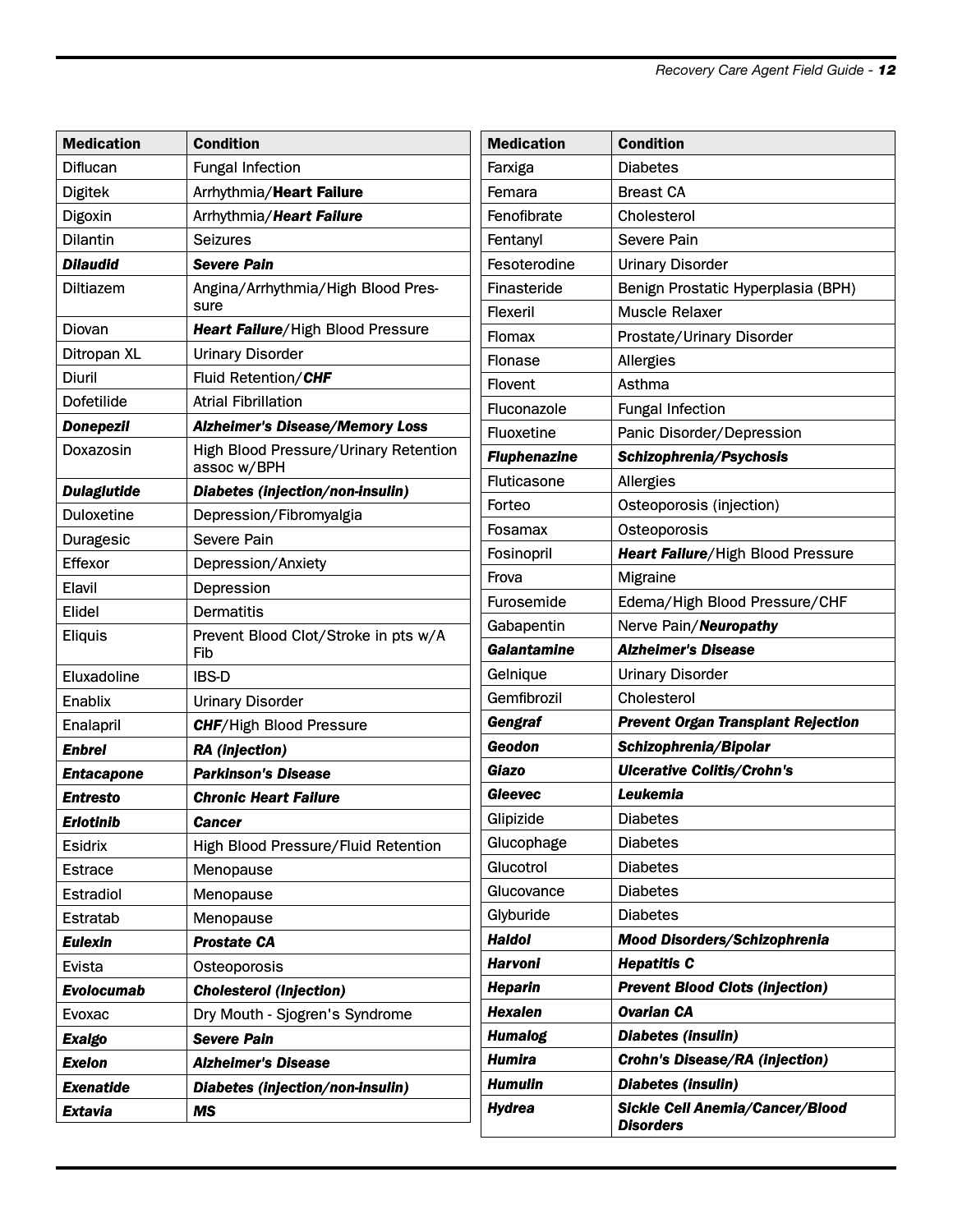| <b>Medication</b>             | <b>Condition</b>                                     | Med          |
|-------------------------------|------------------------------------------------------|--------------|
| Hydrochlorothia-<br>zide/HCTZ | High Blood Pressure/Fluid Retention                  | Leso<br>Letr |
| Hydrocodone                   | Severe Pain                                          | Leul         |
| Hydrodiuril                   | High Blood Pressure/Fluid Retention                  | Leva         |
| Hydromorphone                 | <b>Severe Pain</b>                                   | Levo         |
| Hydropres                     | <b>High Blood Pressure</b>                           | Levo         |
| Hydroxychloro-<br>quine       | RA/Lupus                                             | Levo         |
| Hydroxyurea                   | <b>Sickle Cell Anemia/Cancers/Blood</b><br>Disorders | Levo<br>Lexa |
| Hydroxyzine                   | Allergies                                            | Liak         |
| Hygroton                      | Fluid Retention/CHF                                  | Libri        |
| Hytrin                        | High Blood Pressure/Enlarged Prostate                | Lina         |
| Hyzaar                        | High Blood Pressure                                  | Lina         |
| Ibuprofen                     | Non-Steroidal Anti-Inflammatory                      | Linz         |
| Imdur                         | Angina/Chest Pain                                    | Lipit        |
| Imipramine                    | Depression                                           | Lisir        |
| Imitrex                       | Migraine                                             | Lith         |
| Imuran                        | <b>Prevent Kidney Transplant Rejection/</b><br>RA    | Lod          |
| Indapamide                    | High Blood Pressure/CHF                              | Lopi         |
| Inderal                       | Angina/High Blood Pressure/Arrhyth-<br>mia           | Lopr<br>Lora |
| Inderide                      | <b>High Blood Pressure</b>                           | Lote         |
| Indocin                       | Non-Steroidal Anti-Inflammatory                      |              |
| Indomethacin                  | Gout                                                 | Lotr         |
| <b>Infliximab</b>             | <b>RA/Crohn's Disease</b>                            | Lotr         |
| <b>Interferon</b>             | <b>MS/Hepatitis C</b>                                | Lova         |
| Invokana                      | <b>Diabetes</b>                                      | Lova         |
| Ipratropium                   | <b>COPD</b> /Asthma                                  | Loxi         |
| Isosorbide Mono-<br>nitrate   | Angina/Chest Pain                                    | Lozo<br>Lubi |
| Januvia                       | <b>Diabetes</b>                                      | Lum          |
| Keytruda                      | <b>Lung Cancer</b>                                   | Lune         |
| Klonopin                      | Panic Disorder/Seizures                              | Lupi         |
| Klor-Con                      | Potassium Deficiency                                 | Lura         |
| Lamictal                      | Seizures/Bipolar Disorder                            | Lyric        |
| Lanoxin                       | Arrhythmia/Heart Failure                             |              |
| Lantus                        | Diabetes (insulin)                                   | Mar          |
| Lasix                         | Edema/High Blood Pressure/CHF                        | Max          |
| Latuda                        | <b>Bipolar Disorder/Schizophrenia</b>                | Max          |
| Ledipasvir                    | <b>Hepatitis C</b>                                   | Med          |
| Leflunomide                   | <b>RA</b>                                            | Meg          |

| <b>Medication</b> | <b>Condition</b>                                                               |
|-------------------|--------------------------------------------------------------------------------|
| Lescol            | Cholesterol                                                                    |
| Letrozole         | <b>Breast CA</b>                                                               |
| <b>Leukeran</b>   | Leukemia                                                                       |
| Levaquin          | <b>Bacterial Infections</b>                                                    |
| Levodopa          | <b>Parkinson's Disease</b>                                                     |
| Levothroid        | Thyroid                                                                        |
| Levothyroxine     | Thyroid                                                                        |
| Levoxyl           | Thyroid                                                                        |
| Lexapro           | Depression                                                                     |
| Lialda            | <b>Ulcerative Colitis</b>                                                      |
| Librium           | Anxiety/Alcoholism                                                             |
| Linaclotide       | <b>IBS-C</b>                                                                   |
| Linagliptin       | <b>Diabetes</b>                                                                |
| Linzess           | <b>IBS-C</b>                                                                   |
| Lipitor           | Cholesterol                                                                    |
| Lisinopril        | <b>CHF/High Blood Pressure</b>                                                 |
| Lithium           | <b>Manic Depressive Disorder/Bipolar</b><br><b>Disorder</b>                    |
| Lodosyn           | <b>Parkinson's Disease</b>                                                     |
| Lopid             | Cholesterol                                                                    |
| Lopressor         | <b>High Blood Pressure</b>                                                     |
| Lorazepam         | Anxiety                                                                        |
| Lotensin          | High Blood Pressure/CHF/Renal Fail-<br>ure                                     |
| Lotrel            | <b>High Blood Pressure</b>                                                     |
| Lotronex          | <b>IBS-D</b>                                                                   |
| Lovastatin        | Cholesterol                                                                    |
| Lovaza            | Cholesterol                                                                    |
| Loxitane          | <b>Schizophrenia</b>                                                           |
| Lozol             | High Blood Pressure/CHF                                                        |
| Lubiprostone      | <b>IBS-C</b>                                                                   |
| Lumigan           | Glaucoma                                                                       |
| Lunesta           | Insomnia                                                                       |
| Lupron            | <b>Prostate CA (injection)</b>                                                 |
| Lurasidone        | <b>Bipolar Disorder/Schizophrenia</b>                                          |
| Lyrica            | Fibromyalgia/Nerve Pain/Seizures/<br><b>Neuropathy</b>                         |
| <b>Maraviroc</b>  | HIV                                                                            |
| Maxalt            | Migraine                                                                       |
| Maxzide           | High Blood Pressure                                                            |
| Medical Marijuana | Various Medical Conditions                                                     |
| Megace            | Tx of loss of appetite/wt loss d/t AIDS,<br>advanced Breast CA, Endometrial CA |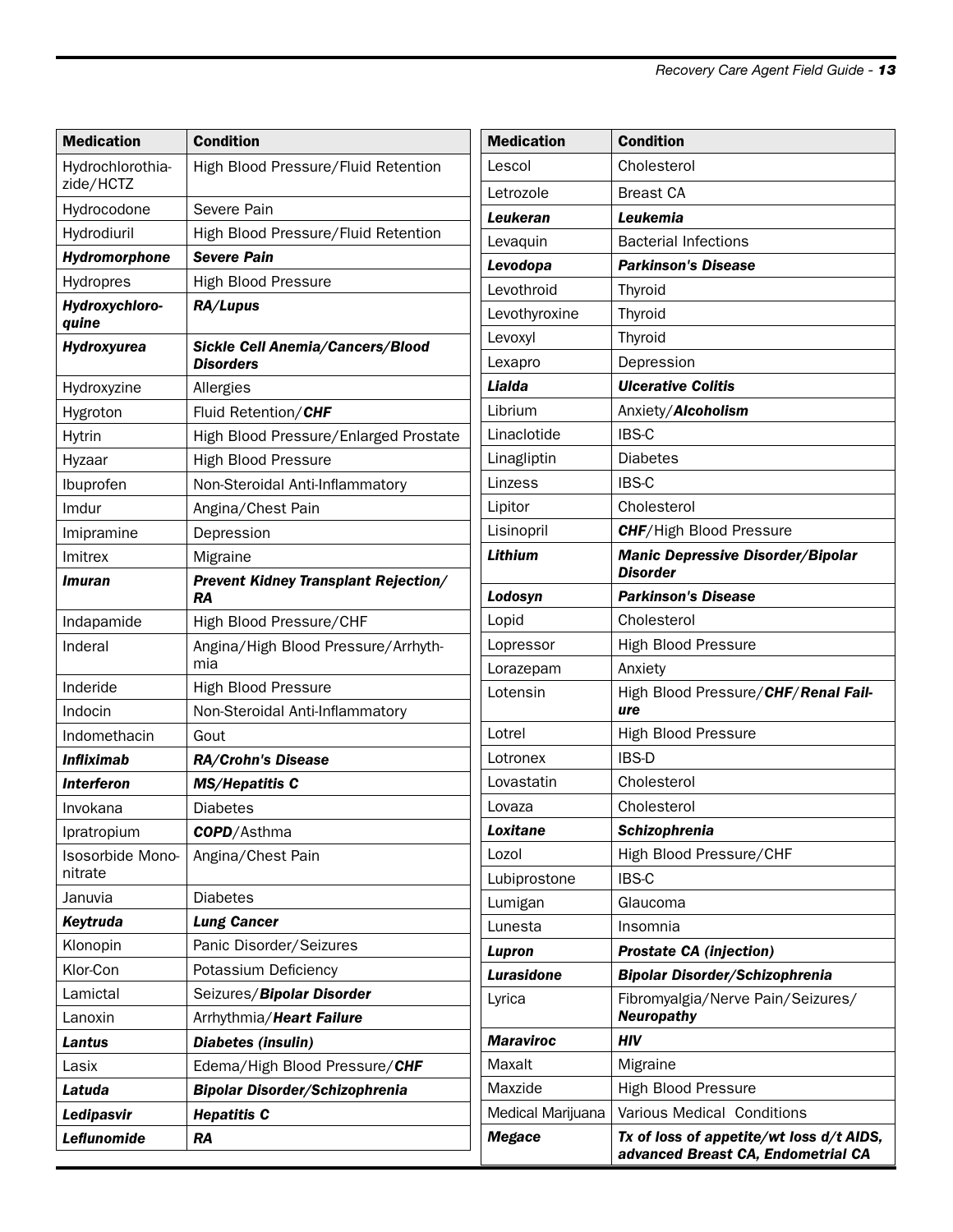| <b>Medication</b>     | <b>Condition</b>                                                 | <b>Medication</b>                   | <b>Condition</b>                                              |
|-----------------------|------------------------------------------------------------------|-------------------------------------|---------------------------------------------------------------|
| <b>Mellaril</b>       | Schizophrenia                                                    | Nitroglycerin                       | Angina/Chest Pain                                             |
| Meloxicam             | Osteoarthritis/RA                                                |                                     | (OK if filled & carried as preventative)                      |
| <b>Memantine</b>      | <b>Alzheimer's Disease</b>                                       | <b>Nitrolingual</b><br><b>Spray</b> | Angina/Chest Pain<br>(OK if filled & carried as preventative) |
| <b>Mercaptopurine</b> | Acute Lymphocytic Leukemia/<br><b>Ulcerative Colitis/Crohn's</b> | <b>Nitrostat</b>                    | Angina/Chest Pain<br>(OK if filled & carried as preventative) |
| <b>Mesalamine</b>     | <b>Ulcerative Colitis</b>                                        | Nortriptyline                       | Depression                                                    |
| Metformin             | <b>Diabetes</b>                                                  | Norvasc                             | Angina/High Blood Pressure                                    |
| <b>Methadone</b>      | <b>Severe Pain</b>                                               | <b>Novolin</b>                      | Diabetes (insulin)                                            |
| <b>Methotrexate</b>   | Cancer/RA                                                        | <b>Novolog</b>                      | Diabetes (insulin)                                            |
| Metoprolol            | Angina/High Blood Pressure                                       | <b>Olanzapine</b>                   | Schizophrenia/Bipolar Disorder                                |
| Mevacor               | Cholesterol                                                      | <b>Olysio</b>                       | <b>Hepatitis C</b>                                            |
| Miacalcin             | Paget's Disease/Osteoporosis                                     | Omeprazole                          | GERD/Acid Reflux/Ulcer                                        |
| Midamor               | High Blood Pressure/CHF                                          | Onglyza                             | <b>Diabetes</b>                                               |
| <b>Mirapex</b>        | RLS/Parkinson's Disease                                          | <b>Orencia</b>                      | <b>RA Injectible</b>                                          |
| Mirtazapine           | Depression                                                       | <b>Otezla</b>                       | <b>Plaque Psoriasis</b>                                       |
| Mobic                 | Osteoarthritis/RA                                                | Oxybutynin                          | <b>Urinary Disorder</b>                                       |
| Monoket               | Angina/Chest Pain                                                | Oxycodone                           | Severe Pain                                                   |
| Monopril              | Heart Failure/High Blood Pressure                                | Oxycontin                           | Severe Pain                                                   |
| <b>Morphine</b>       | <b>Severe Pain</b>                                               | <b>Pacerone</b>                     | Ventricular Arrhythmia                                        |
| Mycophenolate         | <b>Transplant Anti-Rejection/Lupus</b>                           | <b>Palladone</b>                    | <b>Severe Pain</b>                                            |
| <b>Myleran</b>        | Leukemia                                                         | Pamelor                             | Depression                                                    |
| Nadolol               | Angina/High Blood Pressure                                       | Pantoprazole                        | Esophagitis/GERD                                              |
| <b>Naloxone</b>       | <b>Opioid Addiction</b>                                          | Paroxetine                          | Depression/Anxiety                                            |
| <b>Buprenorphine</b>  |                                                                  |                                     |                                                               |
| <b>Namenda</b>        | <b>Alzheimer's Disease</b>                                       | Patanol<br>Paxil                    | Eye Allergies                                                 |
| Naproxen              | Non-Steroidal Anti-Inflammatory                                  |                                     | Depression/Anxiety                                            |
| Nasacort AQ           | Allergies                                                        | <b>Peg-Intron</b>                   | <b>Hepatitis C (injection)</b>                                |
| Nasonex               | Allergies                                                        | Pembrolizumab                       | <b>Lung Cancer</b>                                            |
| Nateglinide           | <b>Diabetes</b>                                                  | Pentoxifylline                      | <b>Intermittent Claudication</b>                              |
| <b>Navane</b>         | Schizophrenia                                                    | Percocet                            | Severe Pain                                                   |
| <b>Neoral</b>         | <b>Prevent Organ Transplant Rejection</b>                        | Permax                              | Parkinson's Disease                                           |
| <b>Neumega</b>        | Prevent a severe reduction of platelets                          | Perphenazine                        | Schizophrenia                                                 |
|                       | (caused by some chemos)                                          | Phenobarbital                       | Seizures                                                      |
| Neurontin             | Nerve Pain/Neuropathy                                            | Phenytoin                           | Seizures                                                      |
| Nexium                | GERD/Acid Reflux                                                 | <b>Plaquenil</b>                    | RA/Lupus                                                      |
| <b>Nexterone</b>      | Ventricular Arrhythmia                                           | Plavix                              | Prevent Blood Clot/Stroke                                     |
| Niaspan               | Cholesterol                                                      | Plendil                             | <b>High Blood Pressure</b>                                    |
| Nifediac CC           | High Blood Pressure                                              | <b>Pletal</b>                       | <b>Intermittent Claudication/Peripheral</b>                   |
| Nifedipine            | Angina/High Blood Pressure                                       |                                     | <b>Vascular Disease</b>                                       |
| <b>Nitro Patch</b>    | Angina/Chest Pain<br>(OK if filled & carried as preventative)    |                                     |                                                               |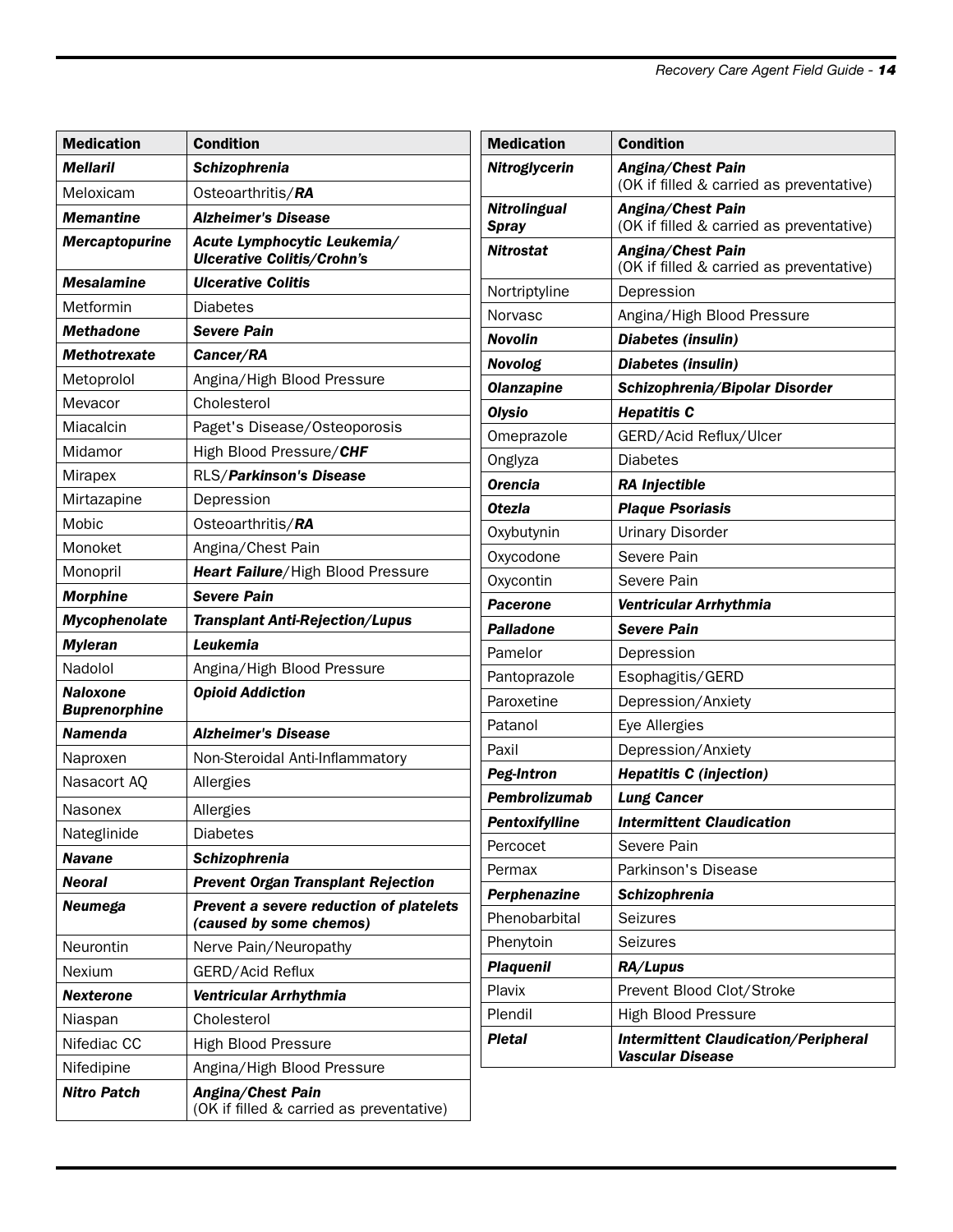| <b>Medication</b> | <b>Condition</b>                                                 | <b>Medication</b>               | <b>Condition</b>                                                 |
|-------------------|------------------------------------------------------------------|---------------------------------|------------------------------------------------------------------|
| Potassium         | Potassium Deficiency                                             | Remicade                        | RA/Crohn's Disease (injection)                                   |
| Chloride          |                                                                  | Reminyl                         | <b>Alzheimer's Disease</b>                                       |
| <b>Praluent</b>   | <b>Cholesterol (injection)</b>                                   | <b>Remodulin</b>                | <b>Pulmonary HTN</b>                                             |
| Pramipexole       | RLS/Parkinson's Disease                                          | Renagel                         | Lower blood phosphate in dialysis pts                            |
| Pravachol         | Triglycerides/Cholesterol                                        | Renvela                         | Lower blood phosphate in dialysis pts                            |
| Prednisone        | Allergies/Ulcerative Colitis/Immune &<br>Lung Disorders          | Repatha                         | <b>Cholesterol (injection)</b>                                   |
| Pregabalin        | Fibromyalgia/Nerve Pain/Seizures/                                | Requip                          | RLS/Parkinson's Disease                                          |
|                   | <b>Neuropathy</b>                                                | <b>Restasis</b>                 | Dry Eyes                                                         |
| Premarin          | Hormonal Supplement                                              | Restoril                        | Insomnia                                                         |
| Prempro           | Hormonal Supplement                                              | <b>Rheumatrex</b>               | Cancer/RA                                                        |
| Prevacid          | GERD/Acid Reflux                                                 | Rhinocort Aqua                  | Allergies                                                        |
| <b>Prezista</b>   | <b>HIV</b>                                                       | <b>Ridaura</b>                  | <b>RA</b>                                                        |
| Prilosec          | GERD/Acid Reflux/Ulcer                                           | Rifaximin                       | <b>IBS-D</b>                                                     |
| Proair            | Asthma/COPD                                                      | <b>Rilutek</b>                  | <b>ALS</b>                                                       |
| Procardia         | Angina/High Blood Pressure                                       | <b>Riluzole</b>                 | <b>ALS</b>                                                       |
| <b>Procrit</b>    | Anemia in pts w/Renal Failure, HIV, CA                           | <b>Risperdal</b>                | Schizophrenia/Bipolar Disorder                                   |
| Prograf           | <b>Prevent Organ Transplant Rejection</b>                        | <b>Risperidone</b>              | Schizophrenia/Bipolar Disorder                                   |
| <b>Prolixin</b>   | Schizophrenia/Psychosis                                          | Rivaroxaben                     | <b>Blood Thinner</b>                                             |
| Promethazine      | Allergies/Motion Sickness                                        | Rivastigmine                    | <b>Alzheimer's Disease</b>                                       |
| Prometrium        | Hormone Replacement/Menopause                                    | Ropinirole                      | RLS/Parkinson's Disease                                          |
| Propoxyphene      | Pain                                                             | Roxicet                         | Severe Pain                                                      |
| Propranolol       | Angina/High Blood Pressure/Arrhyth-<br>mia                       | Sacubitril/<br><b>Valsartan</b> | <b>Chronic Heart Failure</b>                                     |
| Proscar           | Benign Prostatic Hyperplasia (BPH)                               | Sanctura                        | <b>Urinary Disorder</b>                                          |
| Protonix          | Esophagitis/GERD                                                 | Saxagliptin                     | <b>Diabetes</b>                                                  |
| Proventil         | Breathing Problems/Asthma                                        | <b>Secukinumab</b>              | <b>Plaque Psoriasis (injection)</b>                              |
| Prozac            | Panic Disorder/Depression                                        | <b>Selegiline</b>               | <b>Depression/Parkinson's Disease</b>                            |
| Pulmicort         | Asthma/COPD                                                      | <b>Selzentry</b>                | HIV                                                              |
| <b>Purinethol</b> | Acute Lymphocytic Leukemia/<br><b>Ulcerative Colitis/Crohn's</b> | <b>Sensipar</b>                 | Hyperparathyroidism in Pts with<br><b>Chronic Kidney Disease</b> |
| Questran          | Cholesterol                                                      | <b>Seroquel</b>                 | Schizophrenia/Bipolar Disorder/Major<br><b>Depression</b>        |
| Quetiapine        | <b>Bipolar Disorder/Schizophrenia</b>                            | <b>Sevelamer</b>                | Lower blood phosphate in dialysis pts                            |
| Qvar              | Mild/Moderate Asthma                                             | <b>Simeprevir</b>               | <b>Hepatitis C</b>                                               |
| Ramipril          | <b>CHF/High Blood Pressure</b>                                   | Simvastatin                     | Cholesterol                                                      |
| Ranexa            | <b>Chronic Angina</b>                                            | <b>Sinemet</b>                  | <b>Parkinson's Disease</b>                                       |
| Ranitidine        | GERD/Acid Reflux/Ulcer                                           | Singulair                       | Asthma                                                           |
| Ranolazine        | <b>Chronic Angina</b>                                            | Sitagliptin                     | <b>Diabetes</b>                                                  |
| Razadyne          | <b>Alzheimer's Disease</b>                                       | Skelaxin                        | Muscle Relaxer                                                   |
| <b>Rebif</b>      | <b>MS</b>                                                        | <b>Sofosbuvir</b>               | <b>Hepatitis C</b>                                               |
| Relpax            | Migraine                                                         | Solifenacin                     | <b>Urinary Disorder</b>                                          |
| Remeron           | Depression                                                       | Sonata                          | Insomnia                                                         |